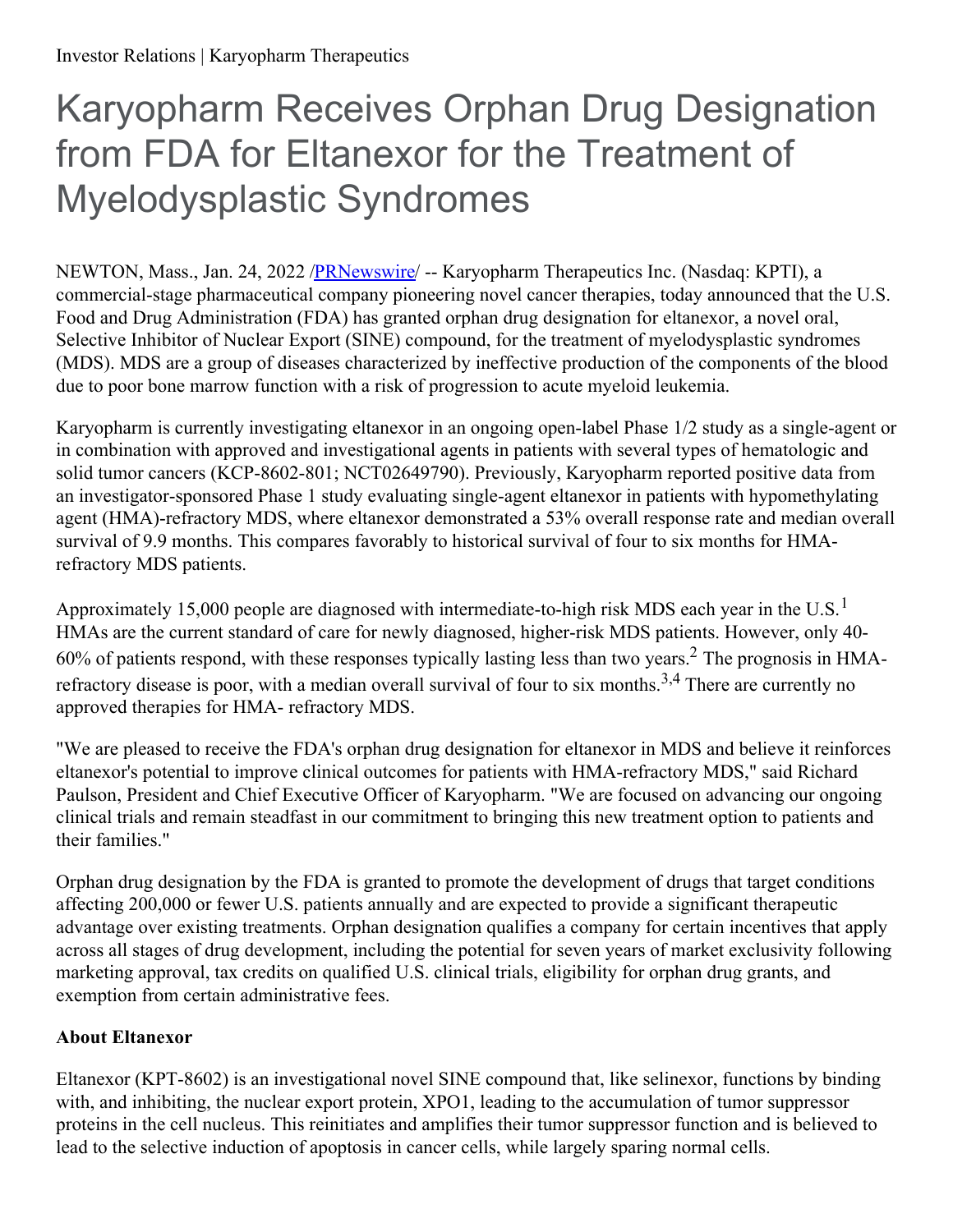In preclinical models, eltanexor has a broad therapeutic window with minimal penetration of the blood brain barrier and, therefore, has the potential to serve as another SINE compound for cancer indications. Following oral administration, animals treated with eltanexor show lower percentage of body weight loss and improved food consumption than animals similarly treated with selinexor. This allows more frequent dosing of eltanexor, enabling a longer period of exposure than is possible with selinexor.

Eltanexor is an investigational medicine and has not been approved by the United States Food and Drug Administration or any other regulatory agency.

## **About Karyopharm Therapeutics**

Karyopharm Therapeutics Inc. (Nasdaq: KPTI) is a commercial-stage pharmaceutical company pioneering novel cancer therapies. Since its founding, Karyopharm has been the industry leader in oral Selective Inhibitor of Nuclear Export (SINE) compound technology, which was developed to address a fundamental mechanism of oncogenesis: nuclear export dysregulation. Karyopharm's lead SINE compound and first-inclass, oral exportin 1 (XPO1) inhibitor, XPOVIO® (selinexor), is approved in the U.S. and marketed by the Company in three oncology indications and has received regulatory approvals in various indications in a growing number of ex-U.S. territories and countries, including Europe and the United Kingdom (as NEXPOVIO®) and China. Karyopharm has a focused pipeline targeting multiple high unmet need cancer indications, including in endometrial cancer, myelodysplastic syndromes and myelofibrosis. For more information about our people, science and pipeline, please visit [www.karyopharm.com](https://c212.net/c/link/?t=0&l=en&o=3421168-1&h=3972949612&u=https%3A%2F%2Fwww.karyopharm.com%2F&a=www.karyopharm.com), and follow us on Twitter at **[@Karyopharm](https://c212.net/c/link/?t=0&l=en&o=3421168-1&h=1248192215&u=https%3A%2F%2Fc212.net%2Fc%2Flink%2F%3Ft%3D0%26l%3Den%26o%3D3407363-1%26h%3D2474780321%26u%3Dhttps%253A%252F%252Ftwitter.com%252FKaryopharm%26a%3D%2540Karyopharm&a=%40Karyopharm)** and **[LinkedIn](https://c212.net/c/link/?t=0&l=en&o=3421168-1&h=101589610&u=https%3A%2F%2Fwww.linkedin.com%2Fcompany%2Fkaryopharm%2F&a=LinkedIn)**.

## **Forward-Looking Statements**

This press release contains forward-looking statements within the meaning of The Private Securities Litigation Reform Act of 1995. Such forward-looking statements include those regarding the ability of selinexor or eltanexor to treat patients with multiple myeloma, diffuse large B-cell lymphoma, solid tumors and other diseases and expectations related to future clinical development and potential regulatory submissions of selinexor or eltanexor. Such statements are subject to numerous important factors, risks and uncertainties, many of which are beyond Karyopharm's control, that may cause actual events or results to differ materially from Karyopharm's current expectations. For example, there can be no guarantee that Karyopharm will successfully commercialize XPOVIO; that regulators will grant confirmatory approval in the European Union based on the BOSTON study in adult patients with multiple myeloma; or that any of Karyopharm's drug candidates, including selinexor and eltanexor, will successfully complete necessary clinical development phases or that development of any of Karyopharm's drug candidates will continue. Further, there can be no guarantee that any positive developments in the development or commercialization of Karyopharm's drug candidate portfolio will result in stock price appreciation. Management's expectations and, therefore, any forward-looking statements in this press release could also be affected by risks and uncertainties relating to a number of other factors, including the following: the risk that the COVID-19 pandemic could disrupt Karyopharm's business more severely than it currently anticipates, including by negatively impacting sales of XPOVIO, interrupting or delaying research and development efforts, impacting the ability to procure sufficient supply for the development and commercialization of selinexor or other product candidates, delaying ongoing or planned clinical trials, impeding the execution of business plans, planned regulatory milestones and timelines, or inconveniencing patients; the adoption of XPOVIO in the commercial marketplace, the timing and costs involved in commercializing XPOVIO or any of Karyopharm's drug candidates that receive regulatory approval; the ability to obtain and retain regulatory approval of XPOVIO or any of Karyopharm's drug candidates that receive regulatory approval; Karyopharm's results of clinical trials and preclinical studies, including subsequent analysis of existing data and new data received from ongoing and future studies; the content and timing of decisions made by the U.S. Food and Drug Administration and other regulatory authorities, investigational review boards at clinical trial sites and